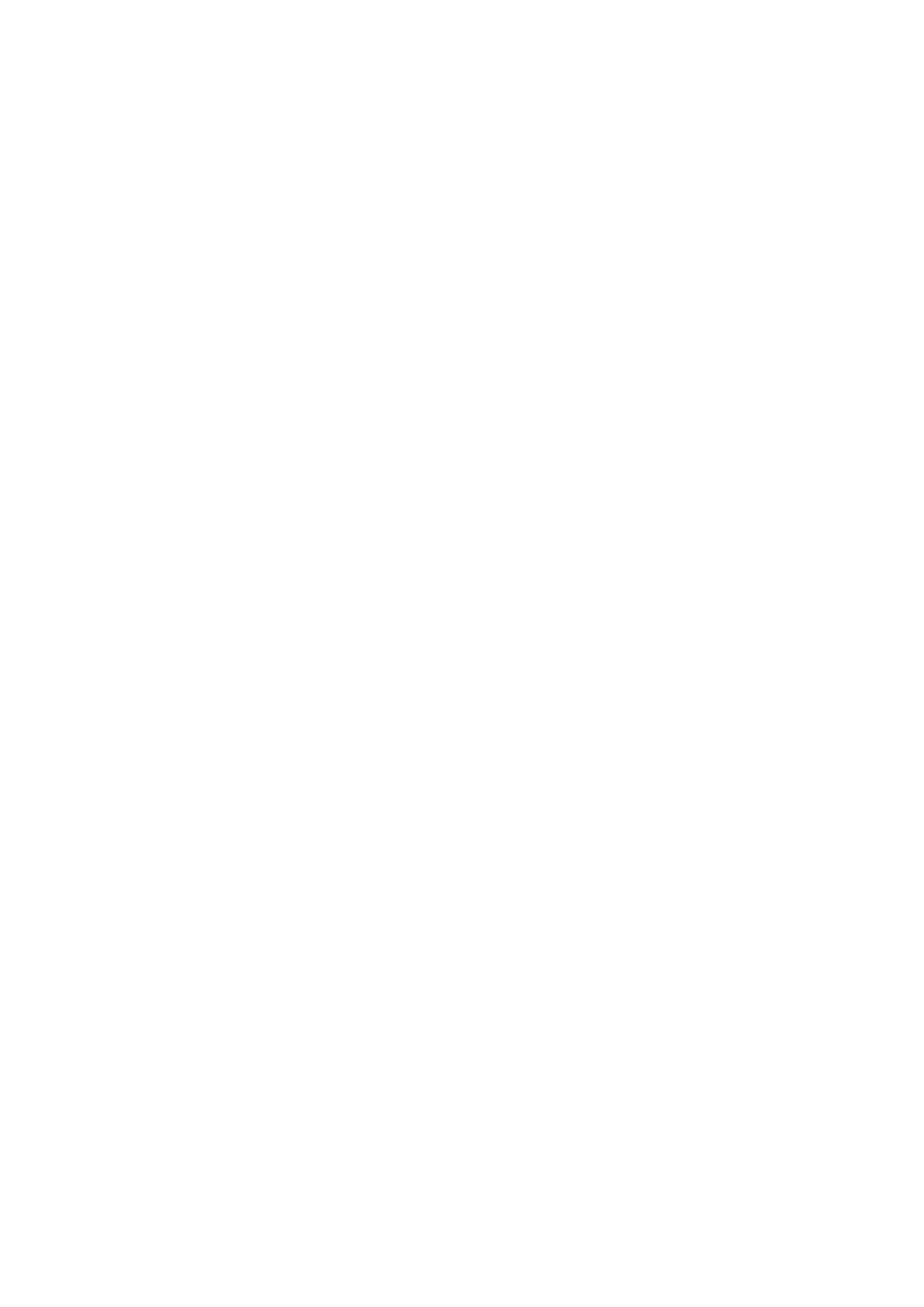



# **CONVENTION ON MIGRATORY SPECIES**

Distribution: General

UNEP/CMS/COP11/Doc.23.4.5 7 August 2014

Original: English

11<sup>th</sup> MEETING OF THE CONFERENCE OF THE PARTIES Quito, Ecuador, 4-9 November 2014 Agenda Item 23.4.5

# **SUSTAINABLE BOAT-BASED WILDLIFE WATCHING TOURISM**

#### Summary

In order to realize the potential benefits of wildlife watching tourism and to minimize risks, it is important that it is conducted sustainably and is well-managed.

This document contains the draft resolution on Sustainable Boatbased Wildlife Watching, which was endorsed by the Scientific Council for submission to COP11. It provides guidance to Parties on elements that national legislation or regulations should contain in order to protect migratory marine species that are affected by such operations.

The implementation of this resolution contributes to the attainment of the Strategic Plan 2006-2014 (Resolution 10.5), especially targets 1.4 and 2.6.



*For reasons of economy, documents are printed in a limited number, and will not be distributed at the Meeting. Delegates are requested to bring their copy to the meeting and not to request additional copies.*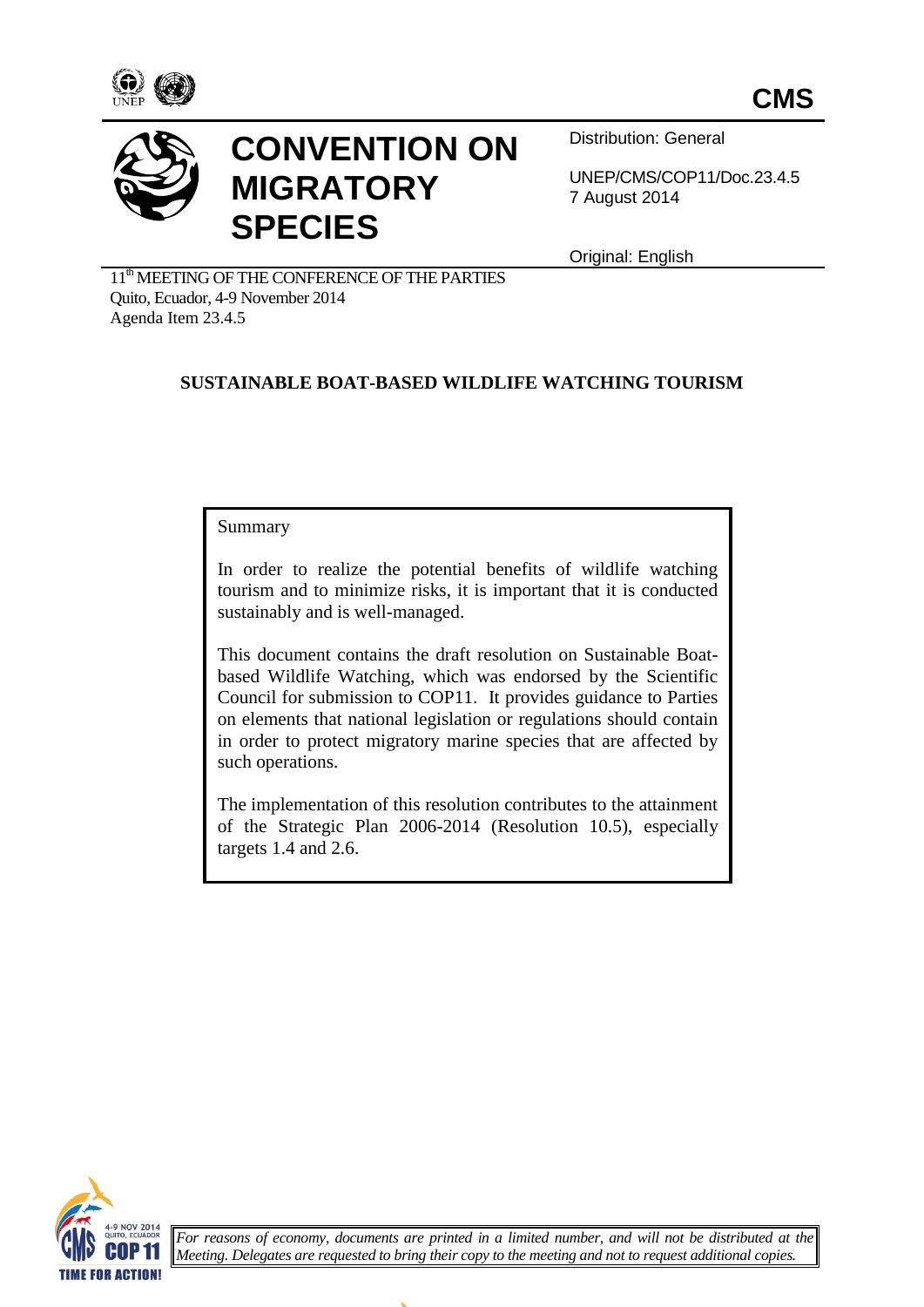## **SUSTAINABLE BOAT-BASED WILDLIFE WATCHING TOURISM**

*(Prepared by the UNEP/CMS Secretariat)*

1. Tourism and recreation in the marine environment have increased significantly during the last decades, with wildlife watching activities playing an important part in the global tourism industry. Wildlife watching tourism provides opportunities to encounter animals in their natural habitat and can make important contributions to conservation by raising awareness of the observed species. Additionally, it can create jobs for local communities, using animal populations in a non-consumptive way.

2. A number of migratory marine species are the subject of boat-based wildlife watching activities, including whales, dolphins, porpoises, dugongs, manatees, seals, sharks, rays and turtles as well as several species of migratory birds, such as albatrosses, petrels, gulls, terns, penguins and falcons.

3. CMS has been interested in this subject for a long time, and in 2006 published the brochure Wildlife Watching and Tourism – [a study on the benefits and risks of a fast-growing](http://www.cms.int/sites/default/files/document/ScC14_Inf_08_Wildlife_Watching_E_0.pdf)  [tourism activity and its impacts on species](http://www.cms.int/sites/default/files/document/ScC14_Inf_08_Wildlife_Watching_E_0.pdf)<sup>1</sup>. Tourism is also a theme covered by several species instruments and action plans.

4. The above-mentioned study analysed economic and social benefits from wildlife watching, conservation benefits, but also outlined risks to wildlife, especially related to disturbance. The importance of planning, visitor management and zoning was clearly highlighted.

5. In order to realize the potential benefits of wildlife watching tourism and to minimize risks, it is important that it is conducted sustainably and meets these requirements<sup>2</sup>:

- Long-term survival of populations and habitats
- Minimal impact on behaviour of watched and associated species
- Improvement to livelihoods of local people
- Increased awareness of and support for conservation activities amongst all stakeholders
- Plans for sustainable management of wildlife watching tourism, conservation and community development based on set limits of acceptable change and adaptive management
- Ability to manage access to wildlife watching resources and to limit future development
- Supportive legal and planning frameworks combined with commitment from national and local government

6. Already a challenge in a terrestrial setting, such management of marine tourism is faced with additional difficulties. It is clear that effective management requires comprehensive regulations and guidelines. While such guidelines exist for some species

 $1^{\circ}$ <sup>1</sup> UNEP/CMS (2006): Wildlife Watching and Tourism: A study on the benefits and risks of a fast growing tourism activity and ist impacts on species. 68 pages. Available at

[http://www.cms.int/sites/default/files/document/ScC14\\_Inf\\_08\\_Wildlife\\_Watching\\_E\\_0.pdf](http://www.cms.int/sites/default/files/document/ScC14_Inf_08_Wildlife_Watching_E_0.pdf)

<sup>2</sup> UNEP/CMS (2006): Wildlife Watching and Tourism, page 61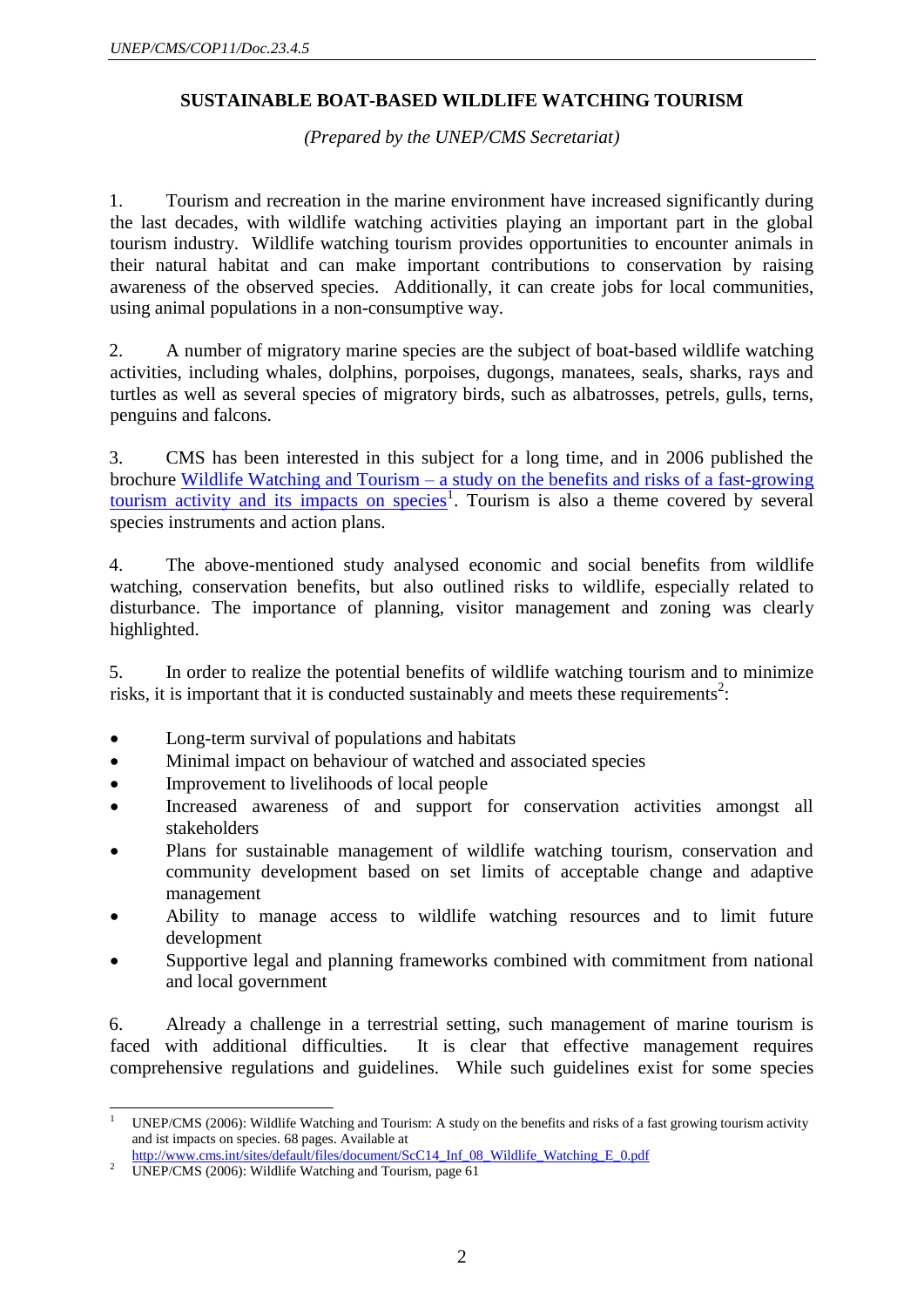groups (especially cetaceans) and in some countries, repeated questions to the Secretariat relating to any guidance on the matter from the CMS Scientific Council and COP demonstrated that there are significant gaps.

7. The Council therefore considered a draft resolution on boat-based wildlife watching tourism, developed in consultation with international experts, which provides guidance to Parties on the elements national legislation or regulations should contain in order to protect migratory marine species that are affected by such operations.

8. The draft resolution was endorsed by the Scientific Council for submission to COP11, subject to the post-session commenting period. Three Parties and one observer organization provided comments, which have been incorporated.

#### *Action requested:*

The Conference of the Parties is invited to:

Adopt the draft Resolution contained in the Annex.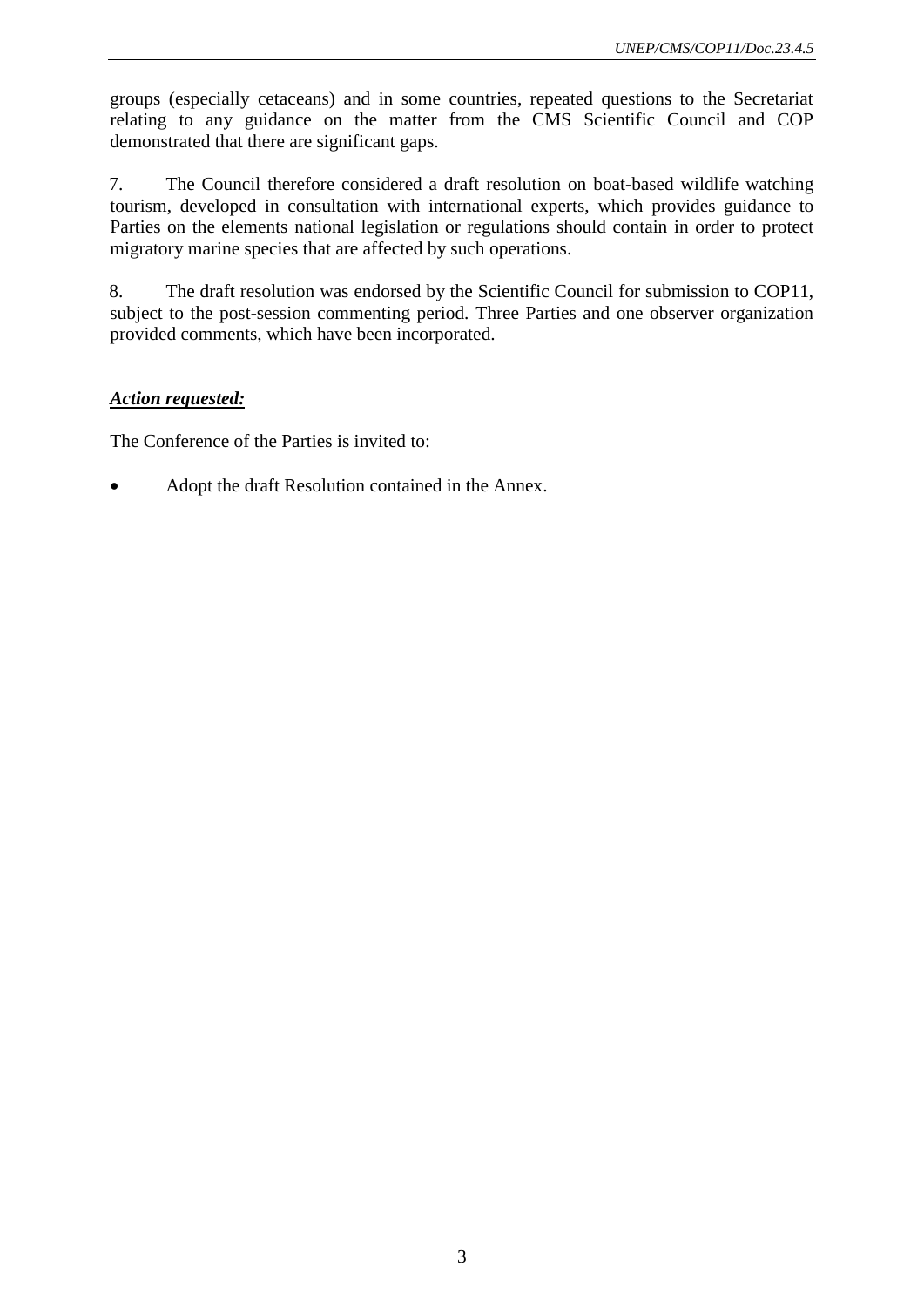**ANNEX**

#### **DRAFT RESOLUTION**

#### **SUSTAINABLE BOAT-BASED WILDLIFE WATCHING TOURISM**

*(Submitted by the Scientific Council)*

*Aware* that tourism is a growing market and that wildlife watching is an important market segment;

*Also aware* that wildlife watching activities in coastal and marine environments are growing fast, and that the management of boat-based wildlife watching presents additional challenges to those in the terrestrial environment;

*Noting* that commercial wildlife watching operations using boats in order to view a number of migratory species, including, but not limited to whales, dolphins, porpoises, dugongs, manatees, seals, sharks, rays, birds and turtles, are increasing;

*Emphasizing* that some marine species can be observed from land and that this may provide a low-impact alternative, or complement, to boat-based wildlife watching where it is feasible;

*Recognizing* that the revenues generated through wildlife watching can provide direct and indirect benefits to local communities, enhancing their economic and social status;

*Recognizing further* that when wildlife watching is managed carefully, the revenues generated can benefit the conservation of the target species and their ecosystem;

*Noting* that wildlife watching activities can lead to positive changes in attitudes towards nature conservation;

*Conscious* that the sustainability of wildlife watching operations depends upon the careful maintenance of the resources that ultimately generate the income, namely the target species and their habitats;

*Conscious also* that disturbance caused by excessive exposure to wildlife watching boats may lead to changes in the target species' behaviour and as a result, to negative consequences, such as emigration, reduced reproduction or reductions of the population;

*Appreciating* the extensive work that has been undertaken in other international fora with respect to whale watching activities, in particular the Agreement on the Conservation of Cetaceans in the Mediterranean and Black Seas (ACCOBAMS), the International Whaling Commission (IWC), the Pacific Regional Environment Programme (SPREP) and the UNEP Caribbean Environment Programme (UNEP/CEP); and

*Acknowledging* that a number of governments have already enacted progressive national regulations or guidelines in order to ensure the sustainability of commercial boat-based wildlife watching;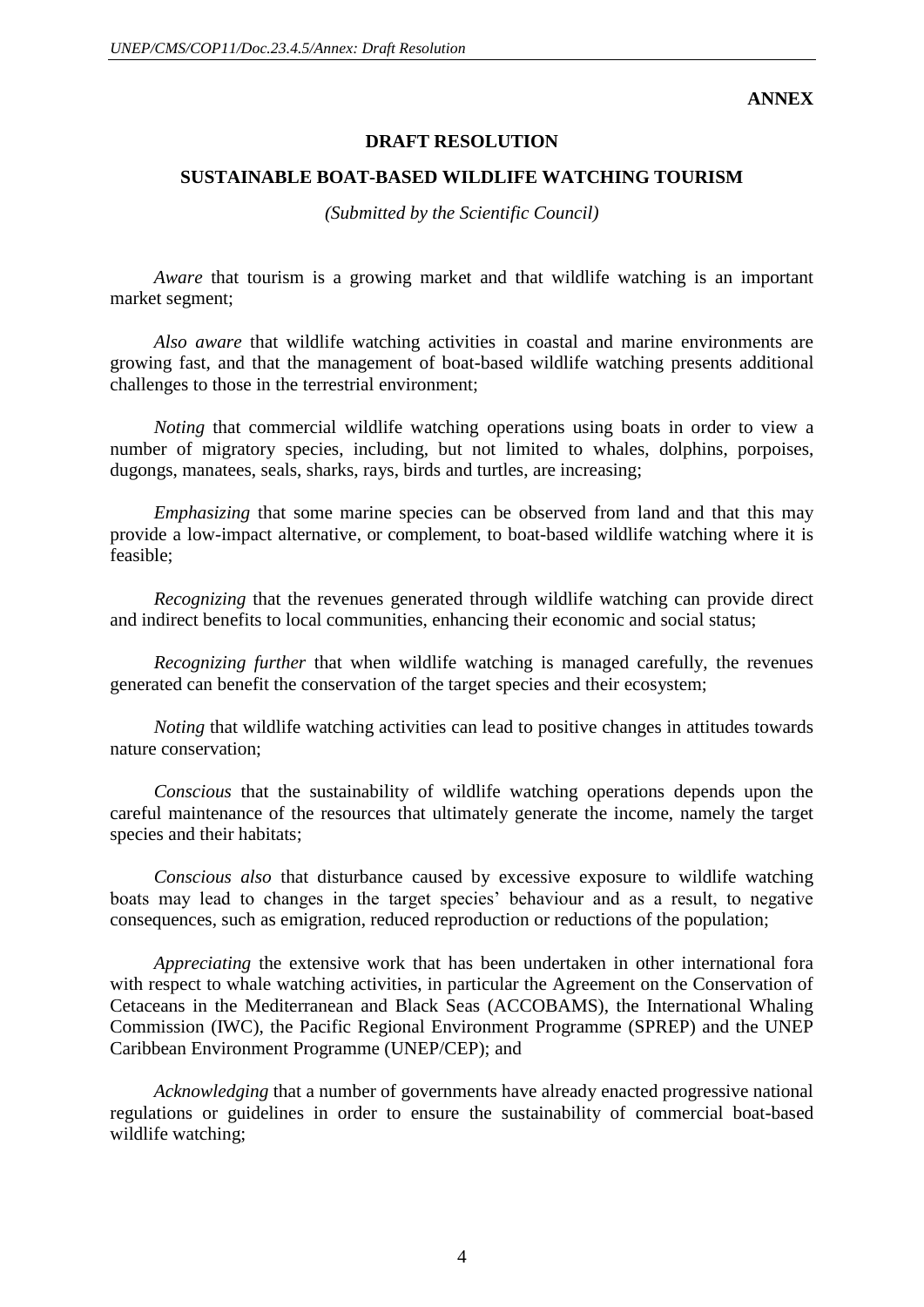### *The Conference of the Parties to the Convention on the Conservation of Migratory Species of Wild Animals*

1. *Urges* Parties, in whose areas of jurisdiction commercial operations involving boatbased wildlife watching take place, to adopt appropriate measures, such as national guidelines, national legislation, binding regulations or other regulatory tools, to promote ecologically sustainable wildlife watching;

2. *Recommends* that Parties ensure that such measures take into account the relevant provisions outlined in the Annex, as appropriate and depending on the target species;

3. *Recommends further* that, insofar as they are applicable, these measures also cover opportunistic wildlife watching during other commercial and private boat-based activities;

4. *Strongly encourages* Parties to ensure that the measures take into account the size and status of any wildlife watching programme and the specific needs of all affected species;

5. *Also strongly encourages* Parties to review these measures periodically to ensure any impacts detected through research and monitoring of the populations are taken into account as necessary;

6. *Requests* Parties that have adopted measures for boat-based wildlife watching activities to provide the Secretariat with copies of the relevant documents;

7. *Encourages* Parties to ACCOBAMS, the IWC, SPREP and UNEP/CEP to implement fully the guidelines and principles already adopted or developed in these fora; and

8. *Requests* the Scientific Council, subject to availability of resources, to conduct periodic reviews of the state of knowledge of the impacts of boat-based wildlife watching activities on migratory species and to recommend refined and adjusted measures or guidelines as appropriate.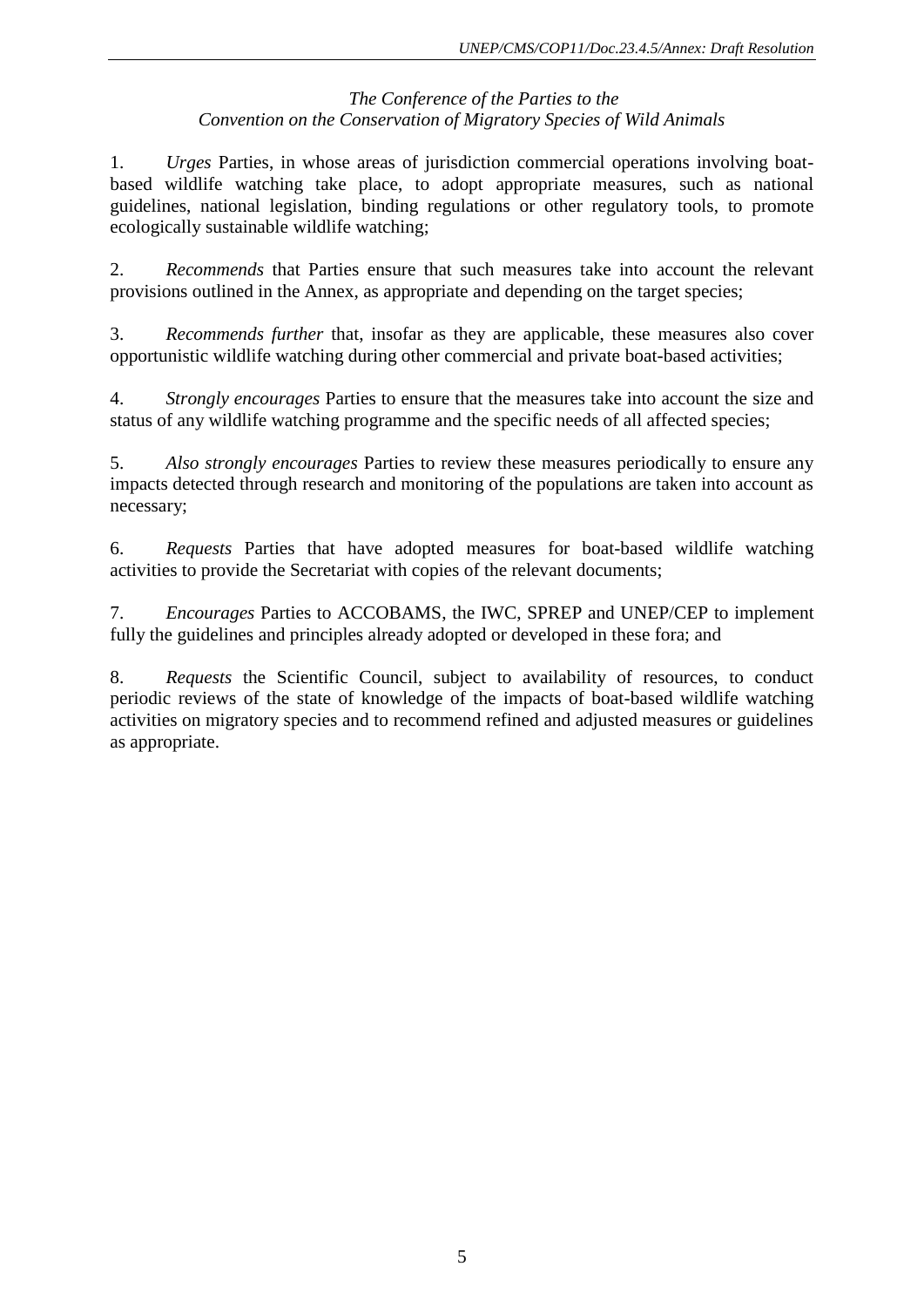# **Annex to Resolution**

# **Recommended Elements for National Guidelines, Legislation, Regulations or Other Regulatory Tools for Boat-based Wildlife Watching**

NB: It is not expected that all of the following elements would be appropriate in all instances. Depending on the taxa targeted, different elements may be more appropriate for adoption. Parties should choose those most appropriate to the situation.

## **I. Licensing/Permits**

- a) [Where controls on the activities of boat-based wildlife watching operators are deemed necessary to mitigate against impacts, consideration should be given to requiring wildlife watching operators to obtain a permit.] [It is strongly recommended that all boat-based wildlife watching operators are licensed.].
- b) Where threatened species are targeted, boat-based wildlife watching activities should only be permitted after the conduct of thorough assessments of the status of the target populations concerned (numbers, distribution and other characteristics of the target population/s in an area) as well as potential impacts of the boat-based wildlife watching activities on the behaviour and habitats of the target wildlife.
- c) The guidelines and/or permits should outline the scope and level of activities and include specific conditions to mitigate against impacts upon the target species and its habitat, as well as monitoring and reporting requirements for the operator.
- d) Training for boat-based wildlife watching operators should be considered to inform them about the biology and behaviour of the species, effective regulations, management of risks to humans and animals, reduction of disturbance, involvement in scientific research, any known cultural value of the species to local communities, education of their clients, accreditation requirements and procedures, and so forth.
- e) Compliance with conditions for boat-based wildlife watching should be monitored and assessed at appropriate intervals and where non-compliance or the risk of noncompliance is identified appropriate measures should be undertaken, including increasing educational efforts.
- f) Prosecution action should be considered when investigations conducted through due process reveal serious and/or repetitive breaches of conditions.
- g) A 'warning system' should be available for compliance officers to apply under special circumstances. All 'warning systems' should include provision to record any warnings issued.

# **II. Level of Activity**

- a) Seasonal and/or geographical exclusion zones of particular importance to the species may be identified and established, if appropriate.
- b) The characteristics of a vessel involved in wildlife watching activities should not have potential to impact on the target wildlife (e.g. through its inability to manoeuvre appropriately when in close proximity to the wildlife) or impact on the experience of those on board the large vessel or the experience of other participating observers on other boats also in close proximity to the wildlife.
- c) Where necessary, the number of vessels in proximity of the target species at any given time should be limited to reduce the risk of impacting on the wildlife.
- d) The duration of encounter for each vessel should also be limited.